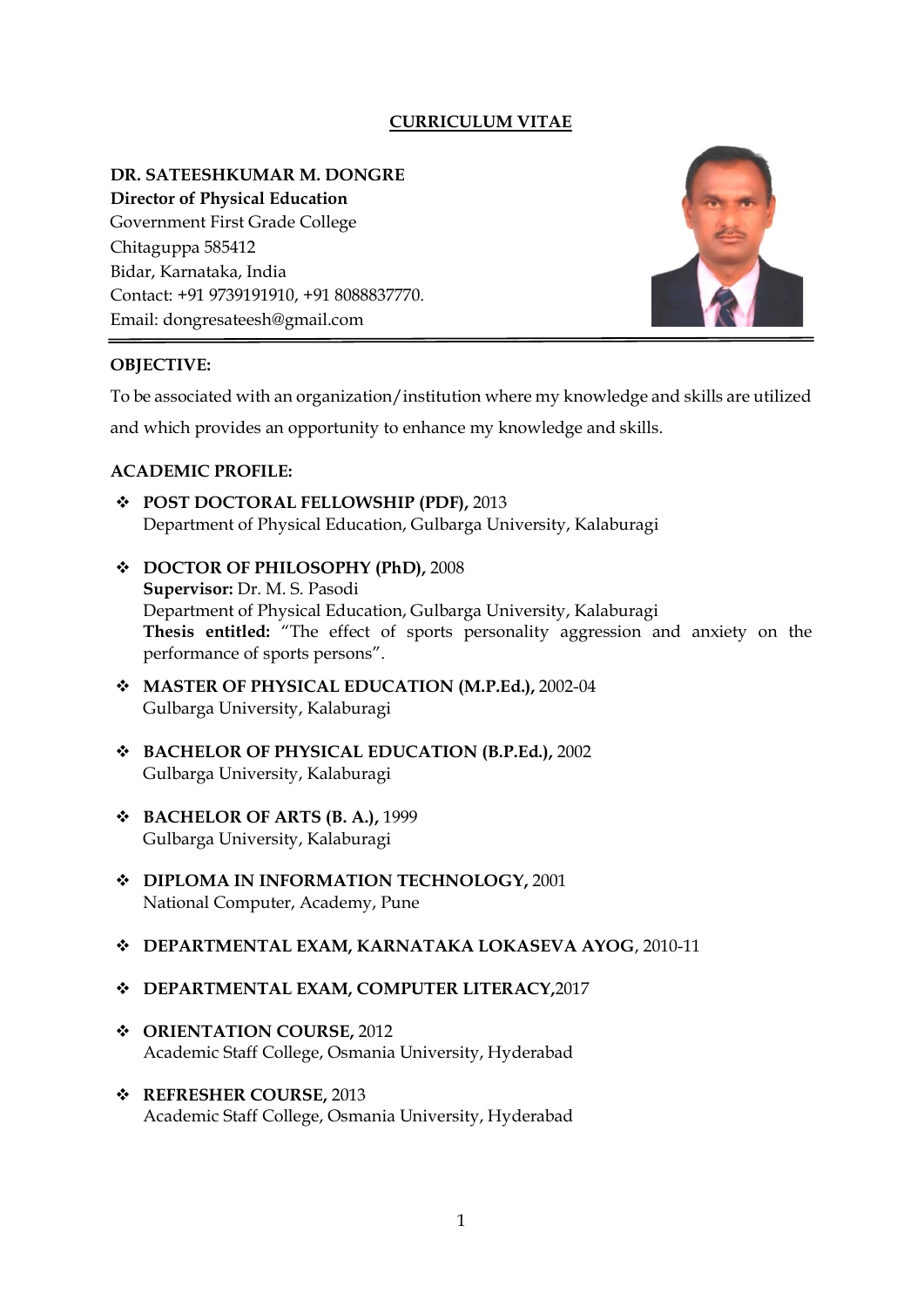#### **TEACHING EXPERIENCE:**

- ❖ **Lecturer** in Physical Education, Government First Grade College, Chitguppa, Tq. Humnabad, Dist. Bidar from the year **2010 to till date.**
- ❖ **Guest Lecturer** in Department of Physical Education, Gulbarga University, Kalaburagi during the year**2005 to 2009**.
- ❖ **Instructor** for Karate Yoga India Martial Arts during the year **1997 to 2001**.

#### **ACADEMIC ACHIEVEMENTS:**

- **1.** Official during "Inter-Collegiate Athletic Meet 2007 to till date" held at Gulbarga University, Kalaburagi.
- **2.** One student of our college has been selected in Kho-Kho (Women) for the South-West Zone Inter-University, Andhra University, Vishakhapatnam from 15<sup>th</sup> to 19<sup>th</sup> September 2010.
- **3.** One candidate of our college has been selected in NSS, Pre Rural Development Camp which was held at Trichanapalli, Tamil Nadu from October 2010.
- **4.** Students from our college has been participated in Dasara Festival, in cultural activities held from 7th to 9th October 2010.
- **5.** Invited as a Resource Person in Taluka level one-day workshop in primary and secondary level physical education teachers held at Humnabad, on 2nd Nov. 2010.
- **6.** Official during"Kabaddi and Kho-Kho Inter-Collegiate Meet 2010-11" held at Gulbarga University, Kalaburagi.
- 7. Students participated and secured 3<sup>rd</sup> Place in Long jump from our college in 30<sup>th</sup> Inter-Collegiate Athletic Meet 2010-11, held at Gulbarga University, Kalaburagi.
- **8.** Students participated from our college and stood 3rdPlace in the Youth Festival held at Gulbarga University, Kalaburagi from 5th to 7th Aug. 2010-11.
- **9.** Students participated from our college and stood II place in Kabaddi in Inter-Collegiate Meet 2010-11, held at Gulbarga University, Kalaburagi.
- **10.** Students participated from our college and stood 3rd Place in Kho-Kho Inter-Collegiate Meet 2010-11, held at Gulbarga University, Kalaburagi.
- **11.** Official during "State Level N. S. S. Camp" held at Basavakalyan, Gulbarga University, Kalaburagi from 26/1/2011 to 1/2/2011.
- **12.** Two student of our college has been selected in Kabaddi (Women) for the South-West Zone Inter-University, Vikram University, Ujjain from 9th to 13th February 2011.
- **13.** Two Candidates of our college has been selected in State Level NSS Coaching Camp, Bangalore, 2010-11.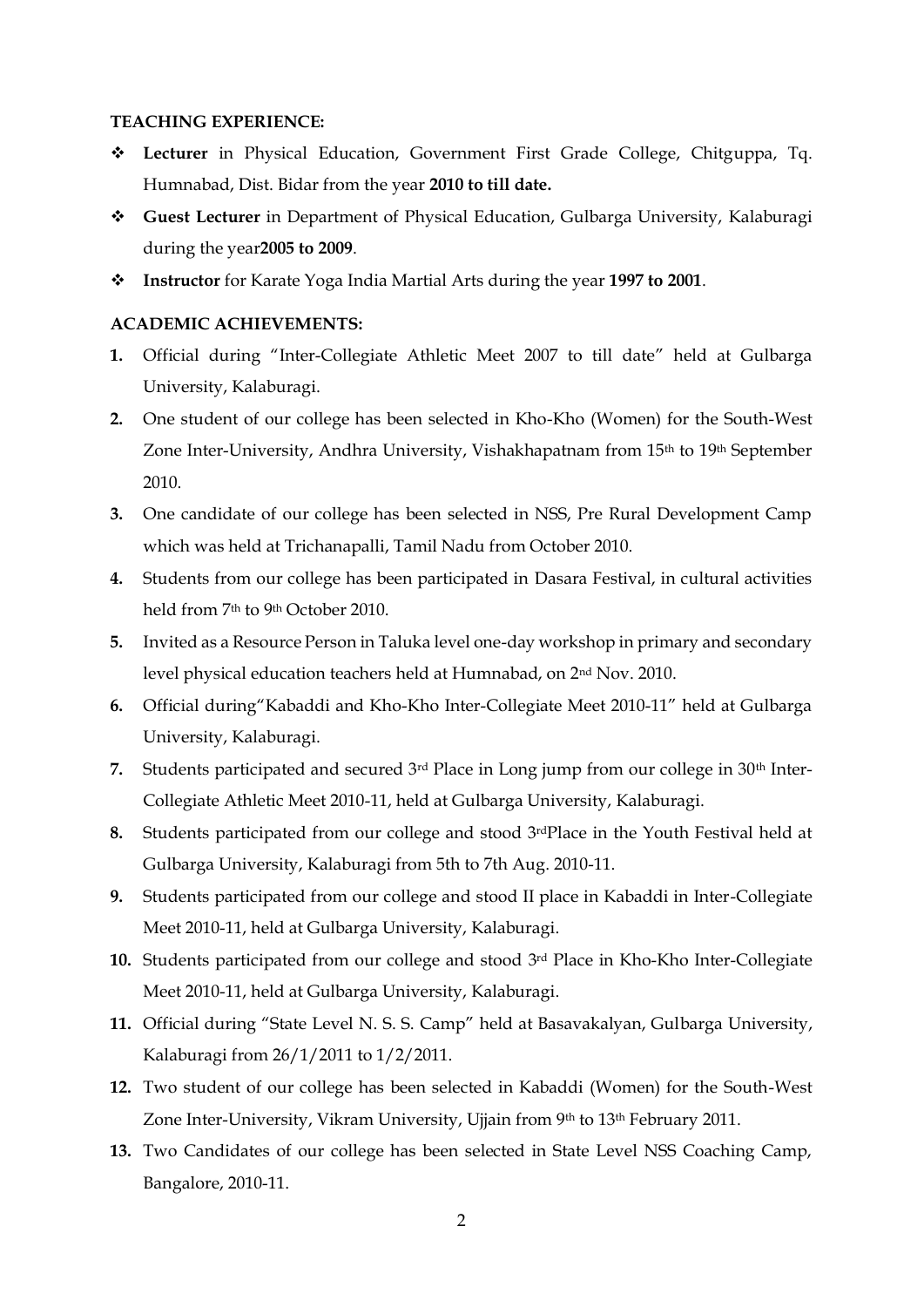#### **AWARD/HONOUR**

- **1. "Shri. Raghunandan Singh Chauhan Memorial Award"** for Best Sport Psychologist 2011 at Indian Psycho-metric and Educational Research Association (IPERA), Patna.
- **2. "Mahatma Jyotiba Phule Fellowship Award"** during the year 2011fromBharatiya Dalit Sahitya Akademi, New Delhi.
- **3.** "**Glory of Interantional Education Excellence Award**" 2012 for outstanding Achievements in the field of Education at Indian Solidarity Council (ISC), New Delhi.

### **PAPER PUBLICATIONS:**

- 1. Sateesh Kumar M. Dongre, 2006. Aggression in sports Nature and techniques for control, Proceedings of International Conference on Physical Education and Sports Sciences, ICPESS, Manipal, pp. 155 - 160.
- 2. Sateesh Kumar M. Dongre and M. S. Pasodi, 2007. Personality and Sports performance: A study of Narcissism, in football players, Osmania Journals of Physical Education; Osmania University, Hyderabad, Half Yearly. Issue, Vol. 1, No. 1, pp.110 - 121.
- 3. Sangeeta S. Bamman and Sateeshkumar M. Dongre, 2007. Self-motivation and self-improvement, Osmania Journals of Physical Education, Osmania University, Hyderabad, Half Yearly Issue, Vol. 1, No. 1, pp. 122 - 130.
- 4. N. G. Kannur and Sateeshkumar M. Dongre, 2007. Importance of imagery and physical performance, Osmania Journals of Physical Education, Osmania University, Hyderabad, Half Yearly Issue, Vol. 1, No. 1, pp. 90 - 97.
- 5. Sateesh Kumar M. Dongre, 2007. Performance profiling as a coaching tool for pinpointing strengths and weaknesses, designing training strategies and building a better communication with athletes, Osmania Journals of Physical Education, Osmania University, Hyderabad, Half Yearly Issue, Vol. 1, No. 2, pp. 109 - 115.
- 6. Sateesh Kumar M. Dongre and M. S. Pasodi, 2008. Development of emotional awareness as a sports skill. Journals of sports and sports sciences, Quarterly publication, Sports Authority of India, Patiala, Vol. 31, No. 3, pp. 54 - 60.
- 7. Sateesh Kumar M. Dongre and Sangeeta S. Bamman, 2009. To study the computer education in high schools of Gulbarga district, International Asian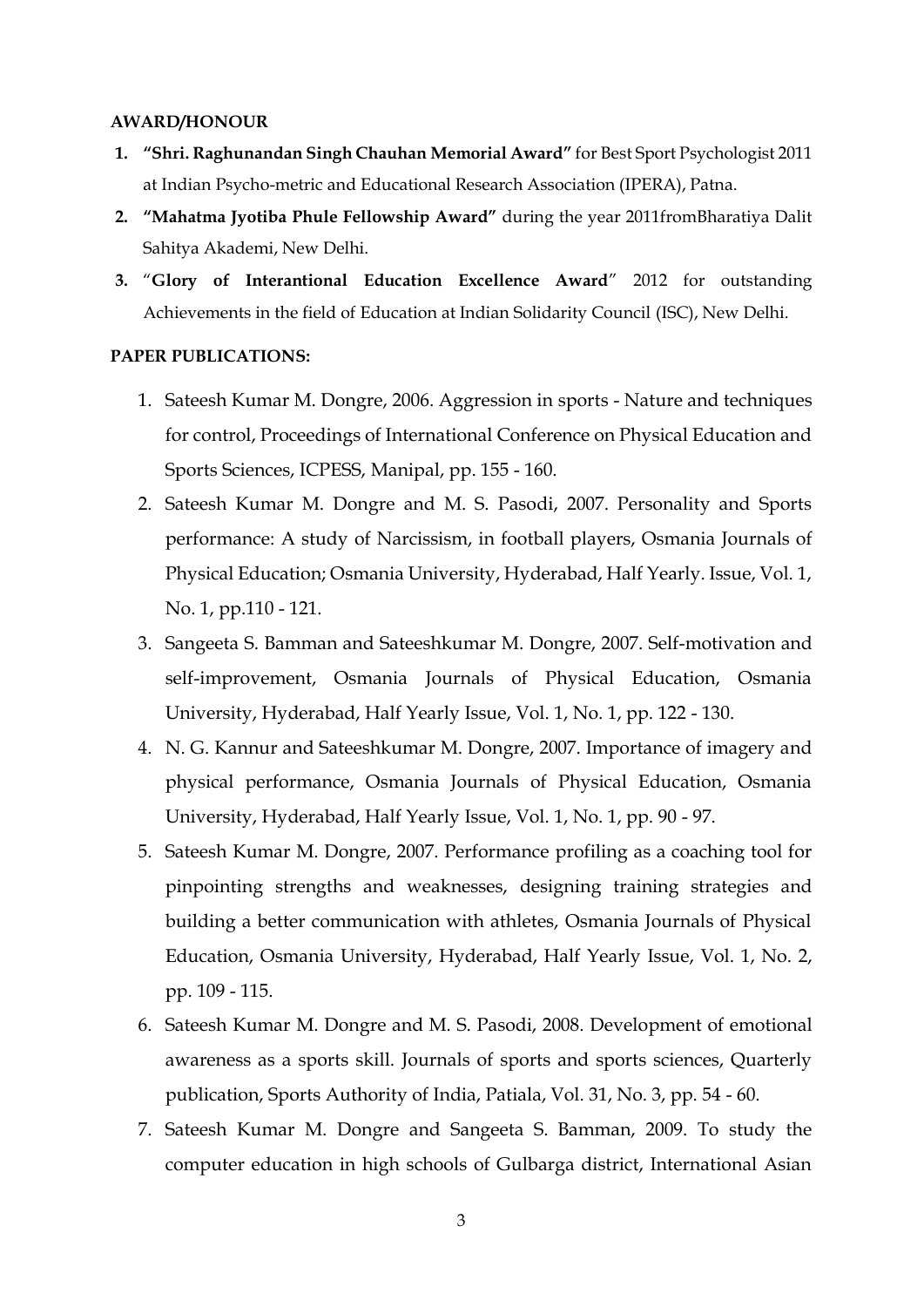Journal of Physical Education and Computer Science in Sports, Hyderabad, ISSN 0975-7732, Vol. 1, No. 2, pp. 318-319.

- 8. Sangeeta S. Bamman, Surekha Ksheersagar and Sateesh Kumar M. Dongre, 2009. Effectiveness of computer assisted instruction on the academic achievement of D. Ed: Students, International Asian Journal of Physical Education and Computer. Science in Sports, Hyderabad, ISSN 0975-7732, Vol. 1, No. 2, pp. 324-325.
- 9. N. G. Kanpur and Sateesh Kumar M. Dongre, 2009. A comparative study of aggression and achievement motivation among M. P. Ed. and. M: Ed.: Students, Osmania Journals of Hyderabad Half Yearly, pp. 30 - 35.
- 10. Sateeshkumar M. Dongre and Sangeeta S. Bamman, 2009. A comparative study of the flexibility among the beginner and trainer yoga student of secondary school students. Dynamic facets of physical education and sports studies, Tamil Nadu, ISBN: 978-81-908352-3-7, pp. 203-206.
- 11. Shobha Gowda, Sateeshkumar Dongre and Surender Reddy. 2009. A Study of Relationship Between Achievement Motivation, Self-Concept and Physical Fitness among B.P.Ed. Students" in the Journal "Osmania Journal of Physical Education", Department of Physical Education, Osmania University, Hyderabad, Andhra. Pradesh, India, pp. 25-29.
- 12. Sangeeta S. Bamman and Sateeshkumar M. Dongre, 2010. A Study on the role of yoga for refinement of educational process in modern globalizing world. Asian Journal of Physical Education and Computer, Science in Sports, ISSN 0975-7732.
- 13. Sangeeta, S. Bamman, Surekha Ksheersagar and Sateesh Kumar, 2011. A Study on Importance of Moral Education, Indian Journal of Psychometry and Education, IJPE, Patna (ISSN: 0378-1003), 42(2): 155-156.
- 14. Sangeeta S. Bamman, Surekha Ksheersagar, S. S. Matpathi and Sateeshkumar Dongre, 2011. A Comparative Study of Scientific Attitude Among Science and Arts Pre-University College Students of Gulbarga City. Learning Community, 2(1) 43-44.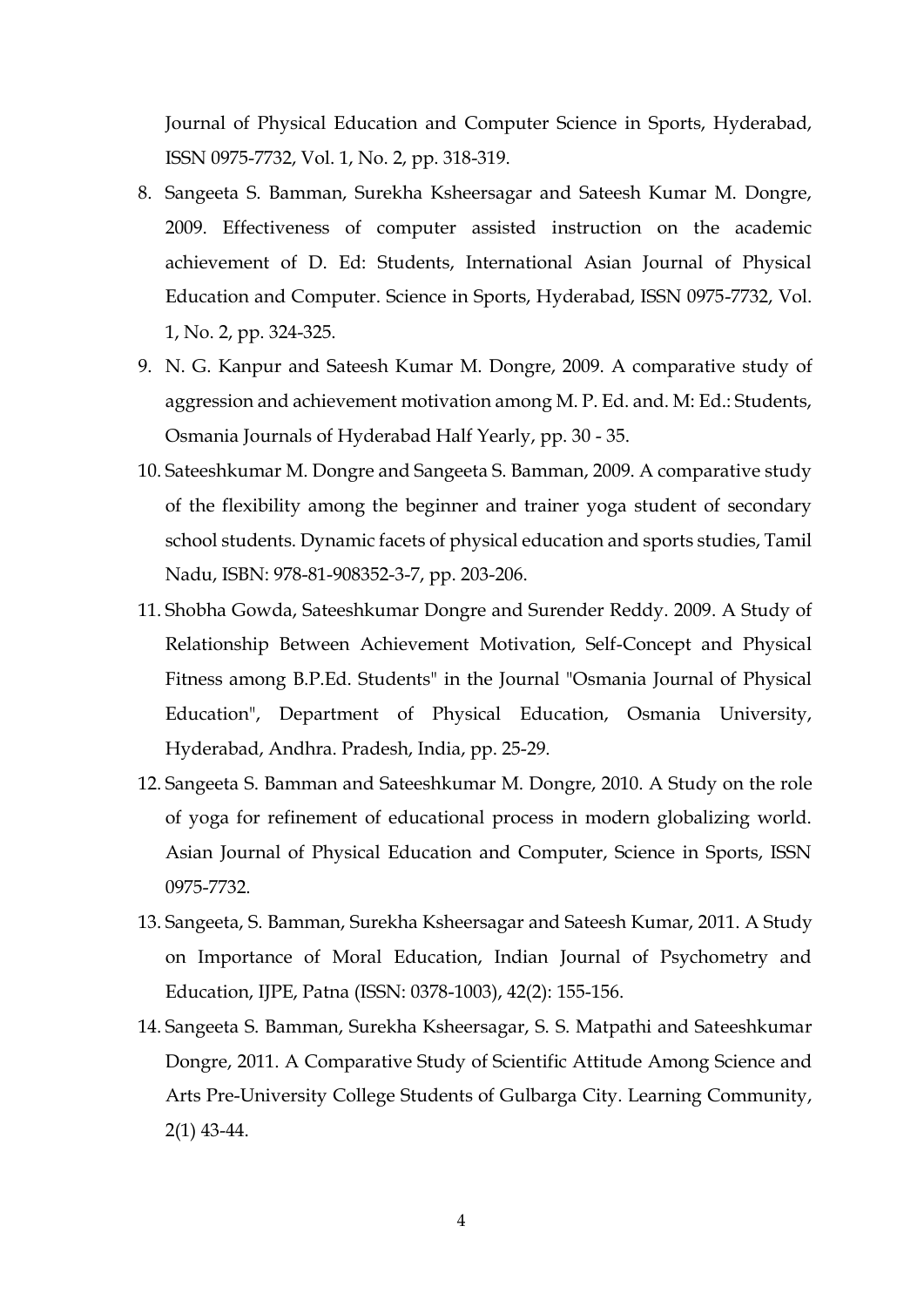- 15. Sateeshkumar Dongre and Arvind Kumar Patil 2011. A Study on the Need and Importance of Special Education for Mentally Retarded, Children" in the book "Educational Institutions and Productivity" in Anmol Publications Pvt. Ltd., New Delhi, India, ISBN 978-81-26, pp. 174-179.
- 16. Sateeshkumar Dongre, Sangeeta S. Bomman and N. G. Kannur. 2011."Personality Traits and Physical Among Kabaddi Players" in the Journal "Praachi Journal of Psycho-Cultural Dimensions", ISSN: 0971-7064, 2011, Vol. 27, No. 1, pp. 9-12.
- 17. Sangeeta S. Bomman, Surekha Ksheersagar and Sateeshkumar Dongre. 2011. "A Study on Importance of Moral Education", Indian Journal of Psychometry and Education, IJPE, Patna (ISSN: 0378-1003), 2011, 42(2): 155-156.
- 18. P. C. Krishnaswamy and Sateeshkumar Dongre. 2012. "The Effect of Selected Physical Fitness Variables on Swimming Performance of Different Age Group Swimmer" in the Asian Journal of Physical Education and Computer Science in Sports, Half Yearly Jan. 2012 td' June 2012, ISSN 0975-7732, Vol. 6, No. 1, pp. 48- 49.
- 19. Rajanna and Sateeshkumar Dongre. 2012"A Comparative Study on Physical Fitness Among the Government and Private High School Students of Yadgir Taluka" in the International Journal of Health, Physical Education and Computer Science in Sports, Half Yearly July 2012 to September 2012, ISSN 2231-3265, Vol. 7, No. 1, pp. 53-55.
- 20. Sangeeta S. Bomman and Sateeshkumar Dongre. 2012"A Study on the Environmental Awareness Among Primary School Teachers on the Basis of Subjects, Region and Gender of Gulbarga District" in the Indian Journal of Psychometry and Education, IJPE, Patna (ISSN: 0378-1003), 2012, 43(2): 216-217.
- 21. Rajanna and Sateeshkumar Dongre2012 "A Study of College Student's Attitude Towards Physical Education" in Asian Journal of Physical Education and Computer Science in Sports, Half Yearly Jan. 2012 to June 2012, ISSN 0975-7732, Vol. 6, No. 2, pp. 29-31.
- 22. Sangeeta S. Bomman, Sateeshkumar Dongre and Baslingamma S. Halimani.2012 "A Study on the Sports Performance in Relation to Select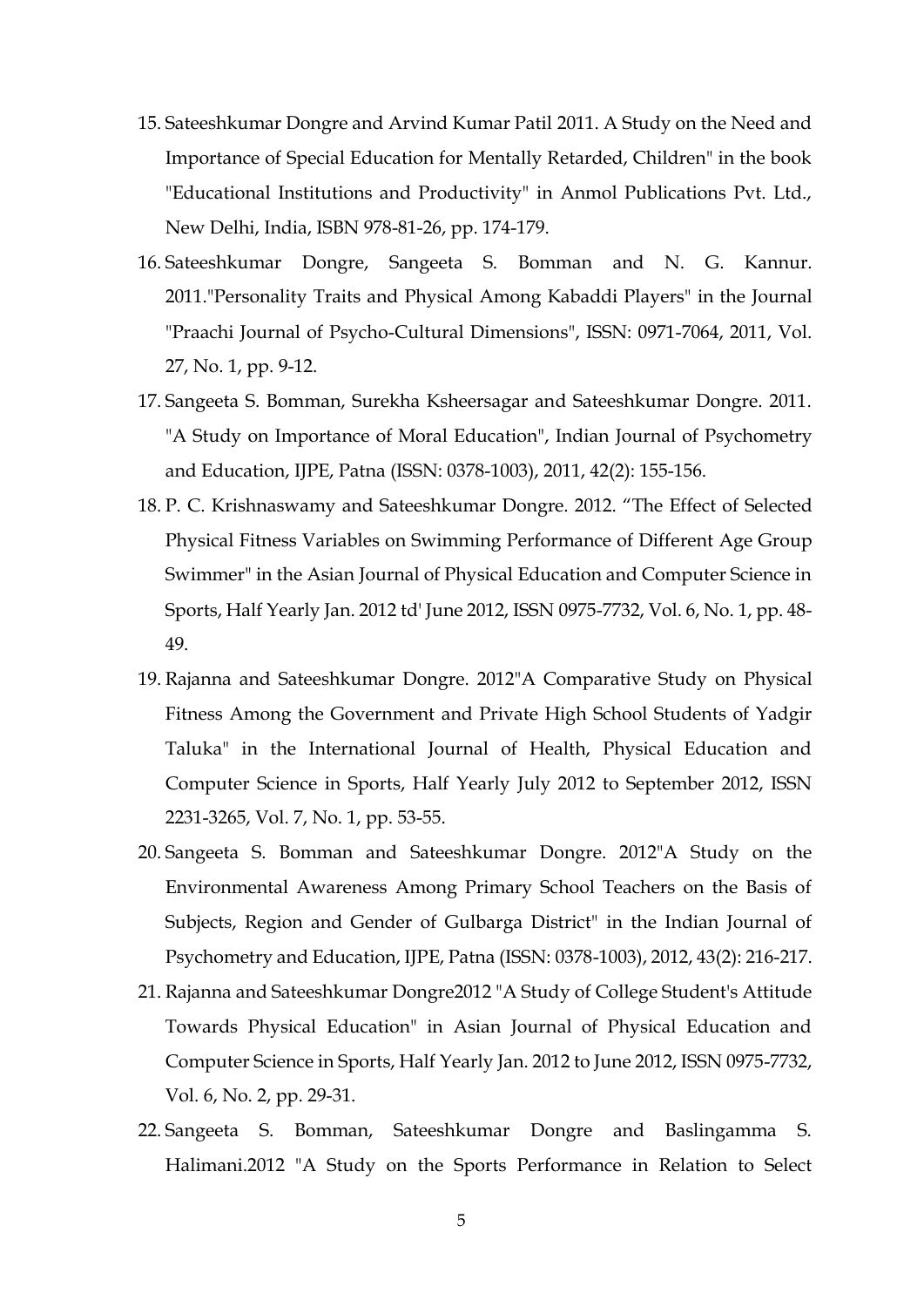Personality Factors of Sports Persons" in the International Journal of Health, Physical Education and Computer Science in Sports, Quarterly Yearly Jan. 2012 to March 2012, ISSN 2231-3265, Vol. 5, No. 1, pp. 12-13.

- 23. Sateeshkumar M. Dongre and Ravikiran Bakkappa. 2014. "The effect of programmed instruction material on the academic achievements of dyslexic children- a case study" Scholarly Research Journal for Interdisciplinary Studies. 3(24) 2264-2271.
- 24. Sateesh Dongre, 2016. "Probiotics Begin to Flex Their Muscle in Sports Nutrition Market" – A Research Perspective of 'Personalized Nutrition' For Endurance Athletes". Aayushi International Interdisciplinary Research Journal (AIIRJ). 3 (5), 56-58.
- 25. Sateesh Dongre, 2016. Innovative Teaching Methods Using Technology. Current Global Reviewer. 1 (7), 23-25.
- 26. Sateesh Dongre, 2016. "Sports and Media in the Light of Ethics: A Symbiotic Approach". Aayushi International Interdisciplinary Research Journal (AIIRJ). 3 (5), 53-55.
- 27. Ravikiran B. and Sateeshkumar Dongre. 2017. "Attitude towards ICT among B.Ed. students" Aayushi International Interdisciplinary Research Journal. 4(12) 176-178.
- 28. Ravikiran B. and Sateeshkumar Dongre. 2017. "Attitude towards educational technology among teachers in Kalaburagi district" Aayushi International Interdisciplinary Research Journal. 4(8) 232-235.
- 29. Ravikiran B. and Sateeshkumar Dongre. 2017. "Personal and Social Adjustment of Adolescents in relation to the employment status of their mothers". Aayushi International Interdisciplinary Research Journal. 4(9) 136-140.
- 30. Sateesh Dongre, 2017. "Need for Innovative Teaching Practices in Physical Education and Sports Sciences". Aayushi International Interdisciplinary Research Journal (AIIRJ). 4 (5), 122-126.
- 31. Sateesh Dongre, 2017. "Techniques to Avoid Competition Anxiety". Aayushi International Interdisciplinary Research Journal (AIIRJ). 4 (5), 127-129.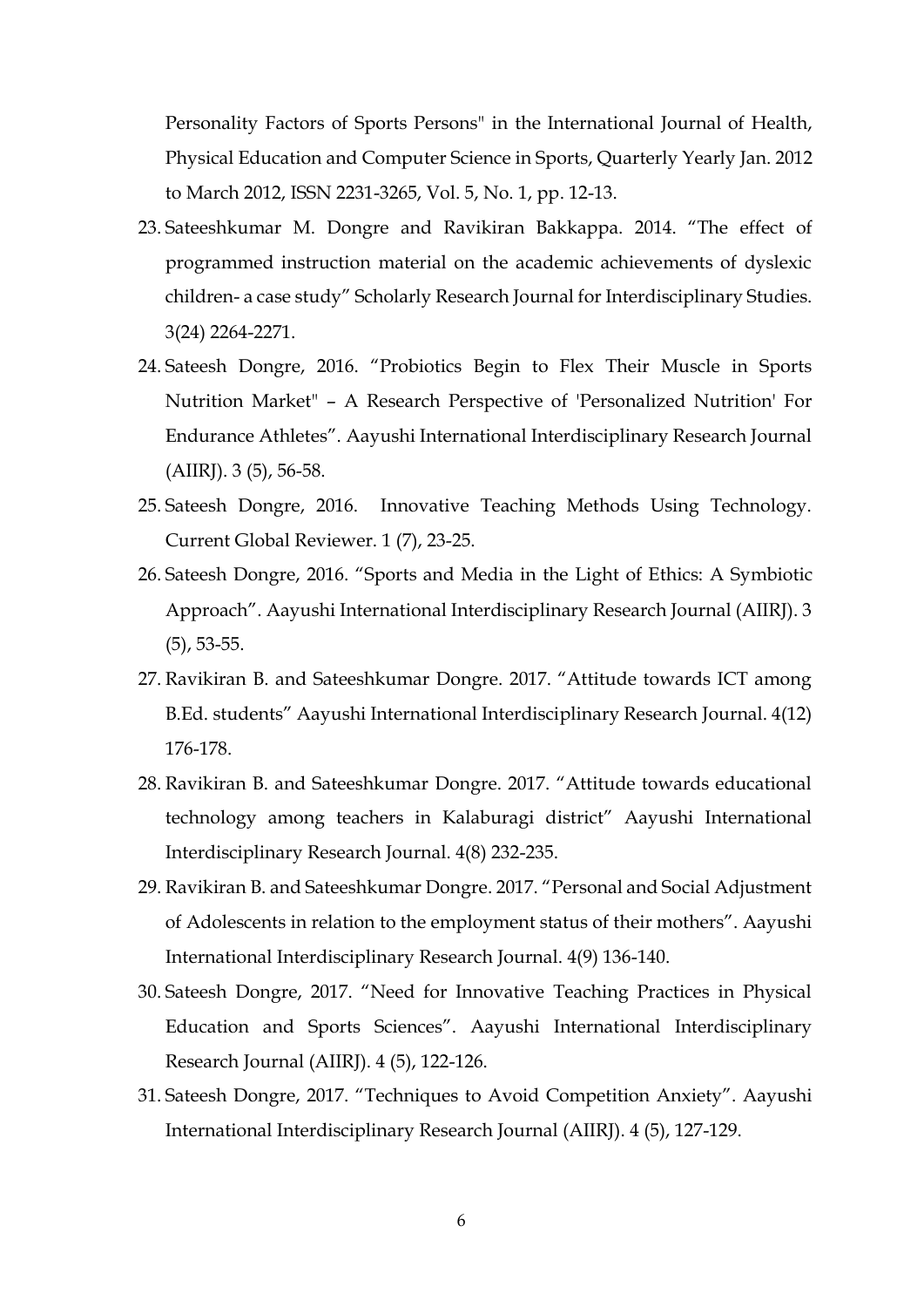- 32. Sateesh Dongre, 2017. "Higher Education Inspire the Next Generation of Designers". Aayushi International Interdisciplinary Research Journal (AIIRJ). 4 (6), 80-83.
- 33. Sateesh Dongre, 2017. "Yoga, Traditional Games & Sports for Global Human Resource Development". Aayushi International Interdisciplinary Research Journal (AIIRJ). 4 (6), 84-86.
- 34. Sateesh Dongre, 2018. "Sport and Physical Activity as Part of our Healthy Lifestyle". Current Global Reviewer. 9(2), 73-75
- 35. Sateesh Dongre, 2018. "A Comparative Study On Psychomotor Abilities Between High School Basket Ball and Hand Ball Players of Hyderabad Karnataka Region". Current Global Reviewer. 10 (2), 44-47.
- 36. Ravikiran B. and Sateeshkumar Dongre. 2018. "Enhancing and promoting research and innovation in higher education" Aayushi International Interdisciplinary Research Journal. 5(1) 116-118.

#### **PAPERS REVIEWED**

- **1.** Reviewed Papers published in International Journal of Health, "Physical Education and Computer science in sports" ISSN 2231-3265 7(1) for the months of July 2012 to September 2012.
- **2.** Reviewed Papers published in the International Journal of Health, Physical Education and Computer science in sports ISSN 2231-3265 8(1) for the months of October 2012 to December 2012.

## **CONFERENCES/SEMINARS/PRESENTATIONS/WORKSHOPS**

## **NATIONAL AND INTERNATIONAL CONFERENCES**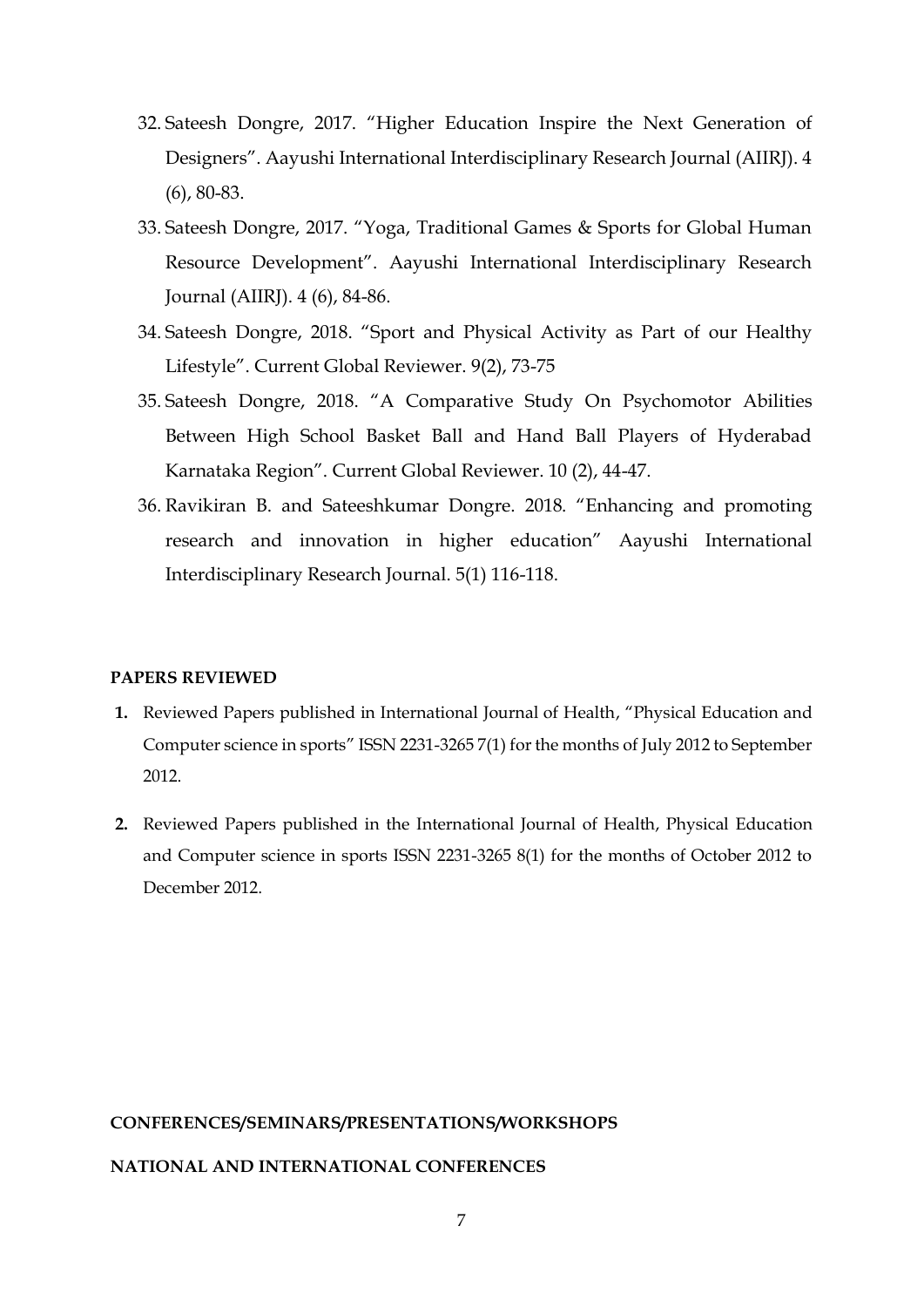- 1) Presented 3 papers at National Conference on Integrated Approach towards physical education and workshop on research in the development of physical education and sports, 1st to 3rd February 2007, Gulbarga University, Kalaburagi.
- IS exercise induced card sea fatigue caused by damage to heart muscles?
- Cognitive Behavioural Therapy (CBT) in sports psychology
- Physical fitness of a socio-economic status and locus of control of sportsman.
- 2) Presented papers at National Conference on latest trends and technological in physical education and sports 7<sup>th</sup> and 8<sup>th</sup> January 2007, Nizam College, Hyderabad.
- Personality and sports performance A study of Narcissism in football players.
- Self-motivation and self-improvement
- Importance of imagery and physical performance
- 3) Presented 2 papers at XII National Conference on physical education and sports sciences 31st January to 2nd February 2008, organized by Saraswat Vidyalaya's Sridora Caculo College, Mapusa, Goa.
- Comparative study of personality needs achievement in relation to selected environmental factors.
- A study of academic achievements in relation to select environmental factor.
- 4) 6th State Level Education Conference, Bidar (Attended on 13th 14th, 2008).
- 5) Physical education sports and college curriculum organized by Vijay College Mulki, 21st and 22nd November.
- To study the implementation physical education as compulsory subject in curriculum.
- Effect of sports education curriculum training on athletic ability.
- Effects of a six-week emotional intelligence programming on the sports performance of athletes.
- 6) National University of educational planning and administration (Nuepa) New Delhi and Ashriwad rural development trust Gudibande, held on 24<sup>th</sup> to 26<sup>th</sup> Oct. 2008.
- Women's education in India and socio-historical analysis
- 7) Dynamic facets of physical education and sports studies Manonmanniam Sundarnar University, Tirunelveli, Tamil Nadu, India, 2009.
- Motor ability and physiological performance in sportsman and non-sportsmen, of Hyderabad Karnataka.
- 8) Dynamic facets of physical education and sports studies Manonmanniam Sundarnar University, Tirunelveli, Tamil Nadu, India, 2009.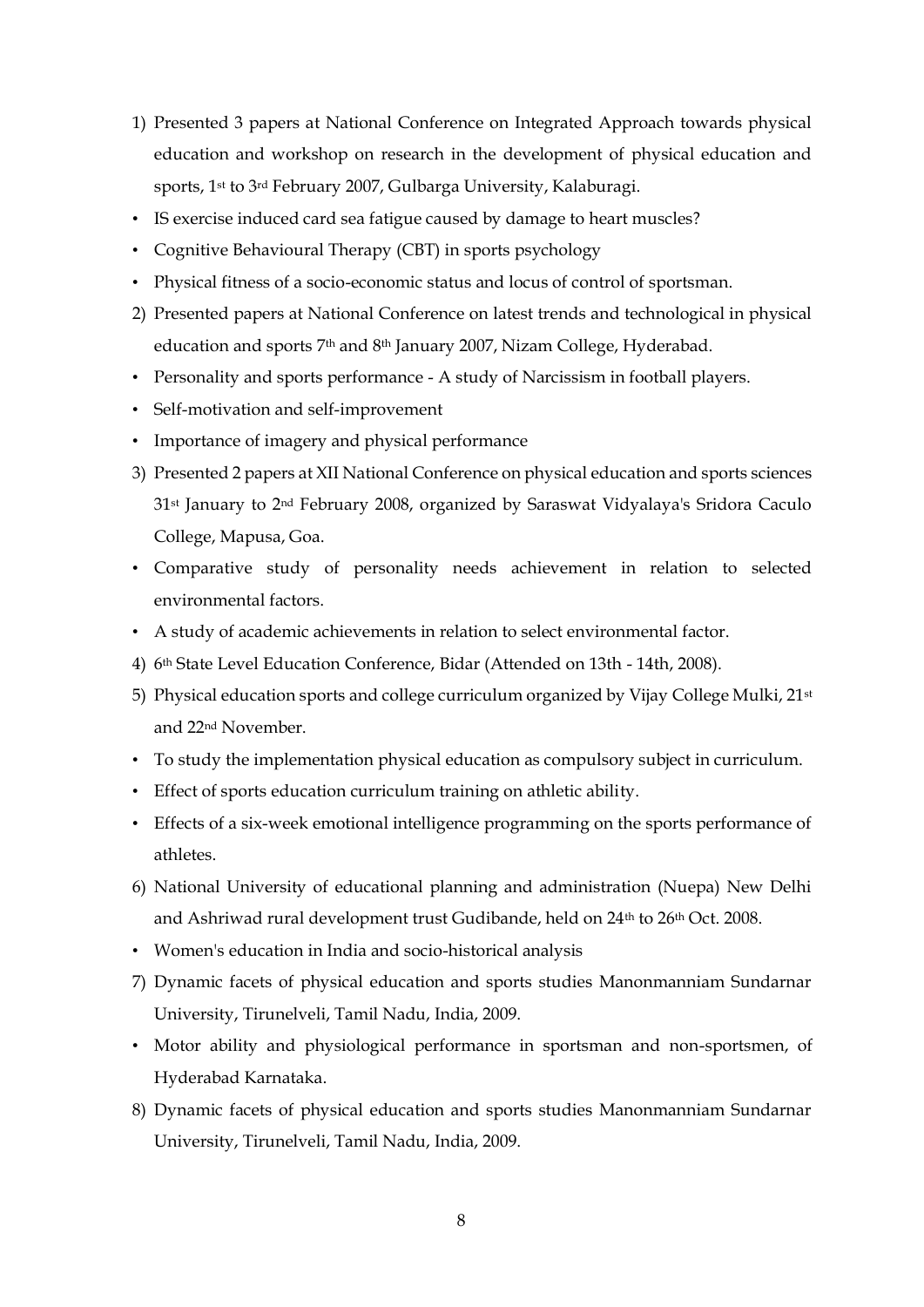- A comparative study of the flexibility among the beginner and trainer yoga student of secondary school students.
- Department of Social Work Watchband College of Arts and Science Solapur Work and Center for Study of Society and Secularism, Mumbai at Gulbarga University, Gulbarga.
- 9) Presented paper entitled "Environmental Awareness and Attitude among Secondary School Students" at National Seminar on Educational: Crises in Modern Indian Societies Symposium on Teaching Strategies for Learning Disabled Children organized by HIBS and IPERA held at Agra on 24<sup>th</sup> and 25<sup>th</sup> September, 2011.
- 10) Attended and Presented a paper entitled "Environmental Awareness and Attitude Among Secondary School Students" in the National Seminar on "Educational Crises in Modern Indian Societies" symposium on Teaching Strategies for Learning Disabled Children organized by Harprasad Institute of Behavioural Studies (HIBS), Agra in association with Indian Psychometric and Educational Research Association (IPERA), on 24th and 25th September, 2011.
- 11) Attended UGC Sponsored National Level Conference on "Current Trends in Physical Education and Sports Science", Government College, Mandya, Karnataka, held on 13th and 14th May 2011.
- 12) Presented a Participated in National Conference on "Multidisciplinary Approach to the promotion of sports in university and workshop on research in the development of physical education & sports" organised by Department of Physical education & sports, Karnataka university Dharwad held on 19-21th January, 2012.
- 13) Participated as a Resource Person in UGC Sponsored, "One Day National Conference on Sports Psychology & Sports Performance" on 19th December 2014, Organized by Department of Physical education, Swatantrya Sainik Suryabhanji Pawar College, Purna (Jn.) Dist. Parbhani.
- 14) Presented a paper entitled "A Study on Impact of Physical Fitness and Nutrition on Sports Performance of Sports Persons" in the 3rd National Seminar held at Department of Physical Education, Gulbarga University, Kalaburagi, Karnataka, from 26<sup>th</sup>& 27<sup>th</sup> March 2012.
- 15) Presented a paper entitled "Professional Development of the teacher educators in Gulbarga University" held at 25th Pan Asian Conference of Sports & Physical Education-2014 held at Osmania University, Hyderabad, Telangana, India from 8<sup>th</sup> to 10<sup>th</sup> August 2014.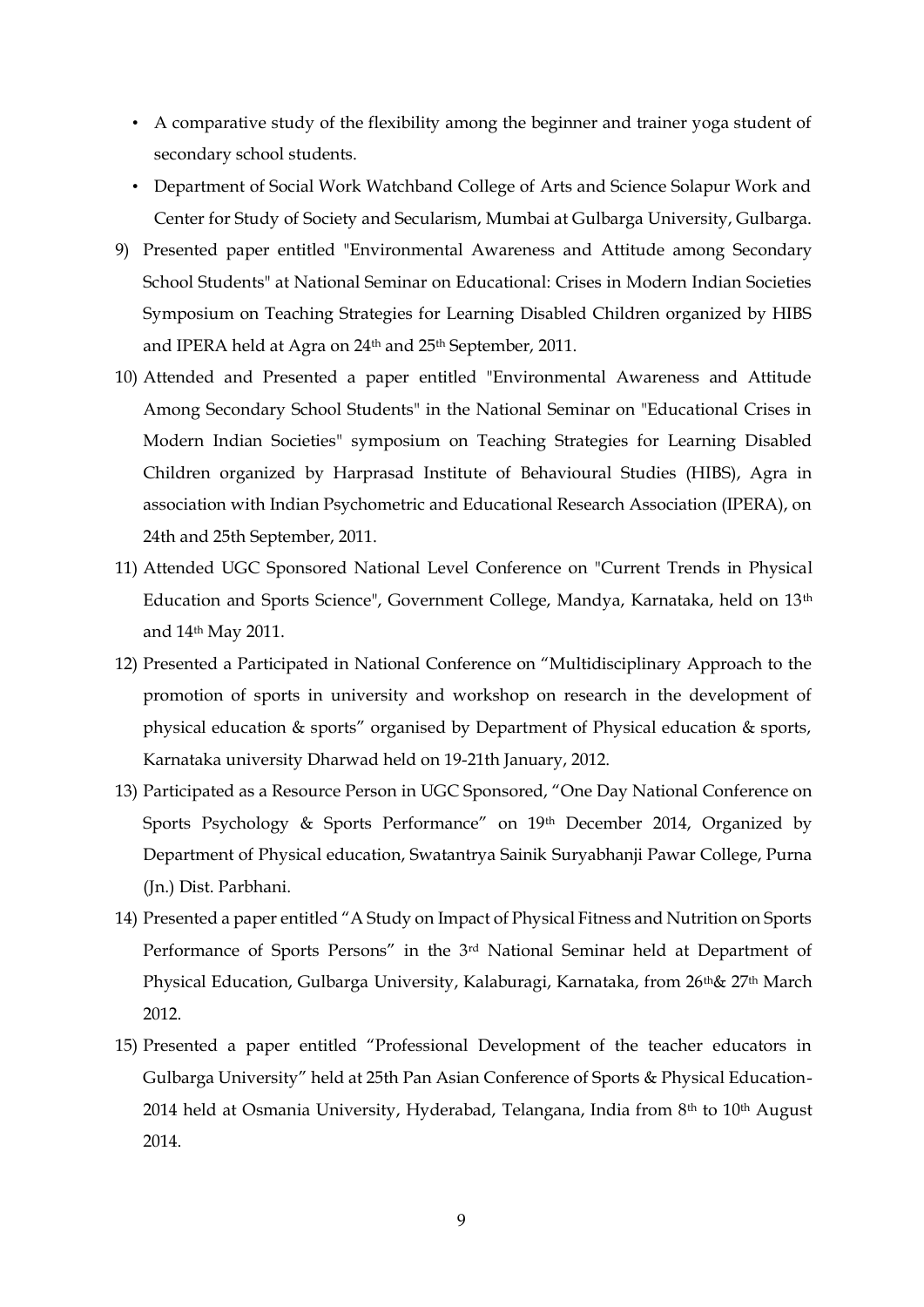- 16) Participated in the State Level Awareness Programme on "Continuous Evaluation for Quality and Excellence" (CEQE) Organised by the Department of Collegiate Education, Regional Joint Directorate, Kalaburagi held on 14th February 2013.
- 17) Participated as a Chairperson in 25th Pan Asian Conference of Sports & Physical Education-2014 held at Osmania University, Hyderabad, Telangana, India from 8<sup>th</sup> to 10<sup>th</sup> August 2014.
- 18) Participated in the "Free Basic Computer Training Program" jointly organized by KSCST-RCK  $\&$  SST from 20<sup>th</sup> to 31<sup>st</sup> May 2016.
- 19) Presented a paper entitled "Impact of Information and Communication Technology in Hyderabad Karnataka" in Two Days National Seminar on "Strategies for the Development of Most Backward Taluks of Hyderabad Karnataka Regions" Organised by the Department of Economics, Govt. First Grade College, Chincholi, Kalaburagi held on 20th and 21st April 2016.
- 20) Participated in One Day National Level Conference on "Current Challenges of Social Work in India" Organised by Dept. Of Social Works Vivekananda PG Centre Raichur on 9th July 2016.
- 21) Presented a paper entitled "The Effects of yoga training and Sports Performance of Hyderabad Karnataka" in the International Conference on Physical Education and Sports Science (ICPEYSS) 2017 held at Gulbarga University, Kalaburagi, Karnataka, India on 24th& 25th March 2017.
- 22) Participated as a Chairperson in "International Conference on Physical Education, Yoga and Sports (ICPEYSS) 2017 held at Gulbarga University, Kalaburagi, Karnataka, India on 24th& 25th March 2017.
- 23) Participated as a Co-Chairperson in "International Conference on Physical Education, Yoga and Sports (ICPEYSS) 2017 held at Gulbarga University, Kalaburagi, Karnataka, India on 24th& 25th March 2017.
- 24) Presented a paper entitled "Sports Psychology" in UGC Sponsored, One Day National Seminar on "Sports Psychology and Sports Performance" on 19th December 2014, Organized by Department of Physical education, Swatantrya Sainik Suryabhanji Pawar College, Purna (Jn.) Dist. Parbhani.
- 25) Attended UGC-SAP sponsored Second National Seminar on "Emergence of Excellence in Indigenous Sports at Grass Root Level" held at Department of Physical Education, Gulbarga University, Gulbarga, on 29th and 30th January 2011.

### **INTERNATIONAL CONFERENCE:**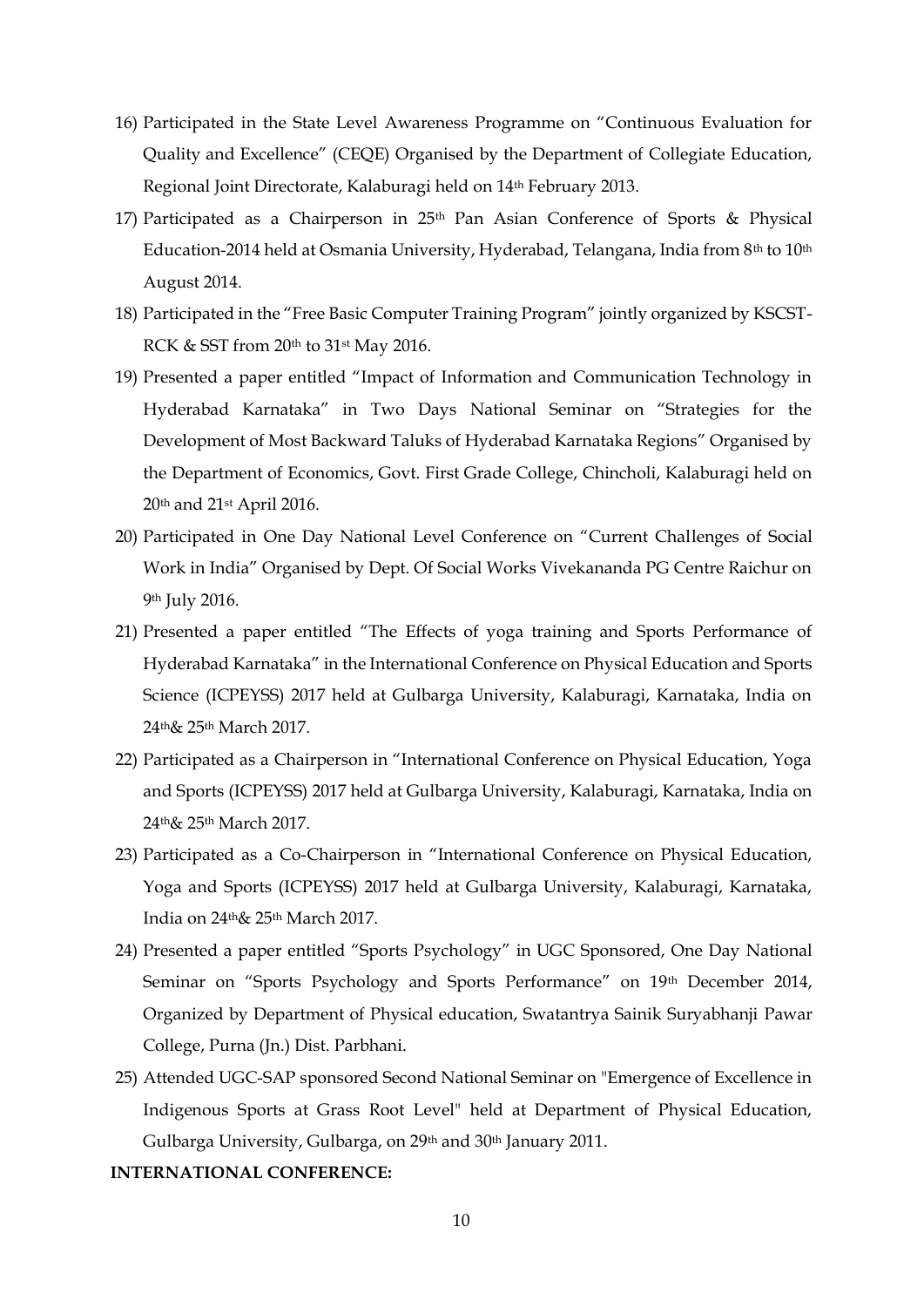- 1) Presented paper entitled "Aggression in sports Nature and Techniques for control, at international, Conference on Physical Education and Sports Science, Kasturba Medical College, Manipal, 28th and 30th April 2006.
- 2) Presented paper entitled "Influence of the selected Aerobic and Yoga exercises on Menstruation, at metabolic syndrome in yoga and naturopathy, Alagappa University, 18th and 19th December, 2007.

#### **NATIONAL SEMINARS**

- 1) Participated in UGC Golden Jubilee Seminar on Physical Fitness in Health Consciousness and Yoga Studies organized by Gulbarga University, 2001-02.
- 2) National Seminar on fitness and well-being through physical activity held at Mandya (Attended on 20th November 2008).
- 3) National Seminar on Empowerment of Backward Class Women, Gulbarga University, Gulbarga and Devaraj Urs Research Institute, Bangalore. (Attended on 29th and 30th March, 2008).
- 4) Attended National Seminar on Dr. B. R. Ambedkar and modern India on 28<sup>th</sup> and 29<sup>th</sup> April 2009, Gulbarga University, Gulbarga.
- 5) UGC-SAP sponsored national seminar on Emergence of excellence in indigenous sports The need of the day, held on 30<sup>th</sup> and 31<sup>st</sup> March, 2010.
	- Psychoanalytic perspective on indigenous games.
	- The effects of self-concept and achievement motivation on the performance of sports personality.
- 6) Attended the Two Day Seminar on "Uttara Karnataka Dalit Chaluvali Mattu Sahitya" organised by Dr. B. R. Ambedkar Education Trust, Gulbarga University, Gulbarga and Karnataka People Education Trust, Gulbarga held at Gulbarga University, Gulbarga from 14 and 15th September, 2010.
- 7) Attended the UGC Sponsored Two Day National Level Seminar on "Empowerment of Women New Horizons: Emerging Opportunities and Potentialities in Hyderabad Karnataka Region" jointly organised by Dr. Ambedkar College of Arts and Commerce, Gulbarga (Department of Economics) and Hyderabad Karnataka Chamber of Commerce and Industry, Gulbarga on 24th and 25th October, 2010.
- 8) UGC Sponsored National Level Seminar on "Empowerment of Women New Horizons: Emerging opportunities and potentialities in Hyderabad Karnataka Region" at Dr.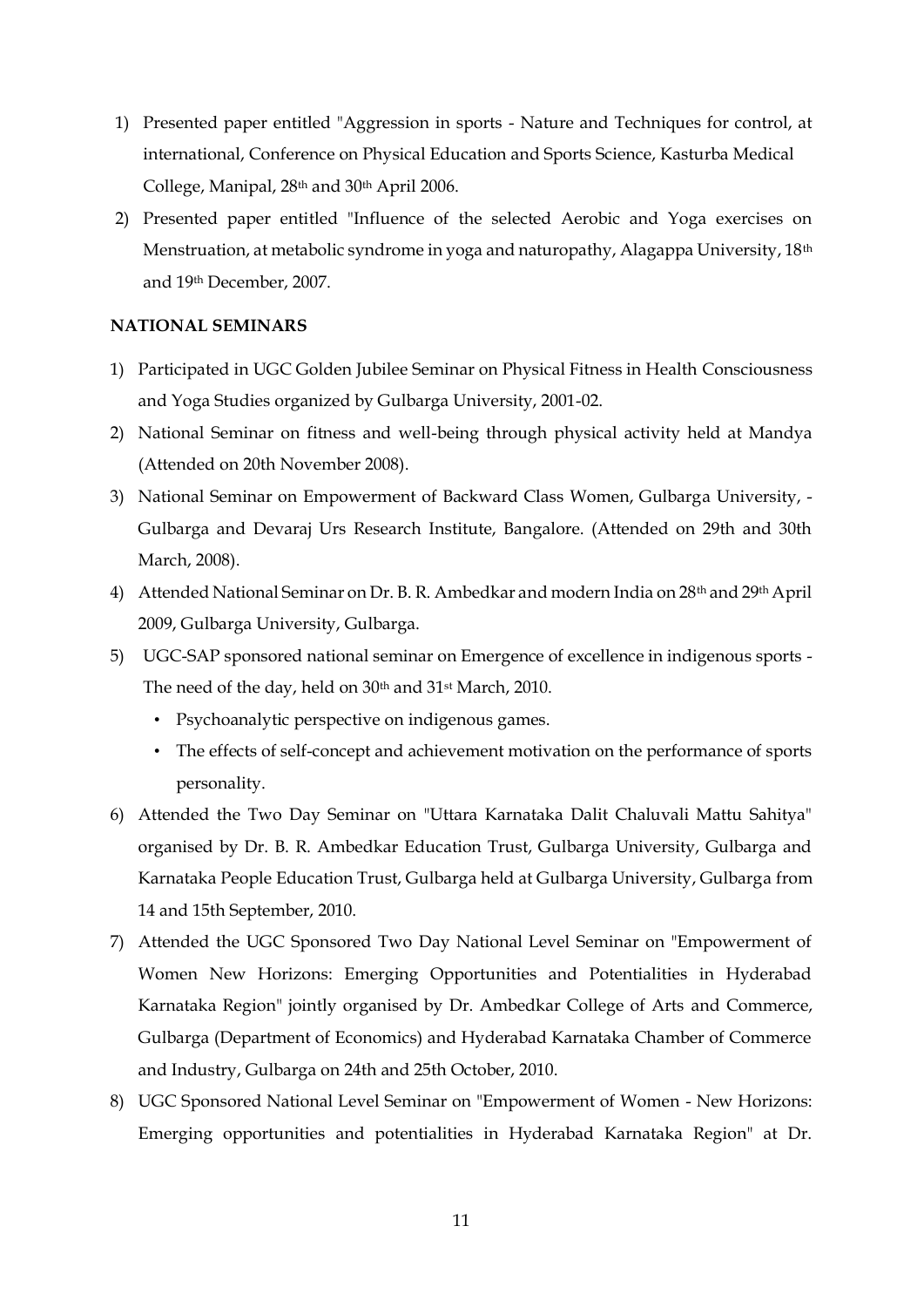Ambedkar College of Arts and Commerce, Gulbarga and Hyderabad Karnataka Chamber of Commerce and industry, Gulbarga on 24th and 25th October, 2010.

- 9) Attended State Level Seminar on Uttar Karnataka Dalit Chaluvali and Sahitya, Dr. B. R. Ambedkar Study Centre, Gulbarga and Karnataka People Education Institution, Gulbarga, held on 14th and 15th September, 2010.
- 10) Attended National Seminar on Environment Education for Sustainable Development organized by Purushottom Walawalkar Higher Secondary School and CEE, Goa held from 25th to 27th November, 2010.
- 11) Attended the UGC-SAP Sponsored Second National Seminar on "Emergence of Excellence in Indigenous Sports at Grass Root Level" held at Department of Physical Education, Gulbarga University, Gulbarga on 29th and 30th January 2011.
- 12) Attended the Seminar on "Shoshitha Vidharathi Samavasha" held at Gulbarga university, Gulbarga on 30th March 2011.
- 13) Participated in One Day National Seminar on "Protection of Women and Human" Organised by Govt. Women's First Grade College Jewargi Colony, Gulbarga on 19th Feb 2013.
- 14) Participated as a Chairperson in Two Days National Seminar on "Strategies for the Development of Most Backward Taluks of Hyderabad Karnataka Regions" Organised by the Department of Economics, Govt. First Grade College, Chincholi, Kalaburagi held on 20th and 21st April 2016.
- 15) Participated in two-day National seminar on "Maharshi Valmiki`s contribution to the Indian society and problems and challenges of scheduled tribes in Karnataka" organised by Sri Maharshi Valmiki Tribal Studies and Research Centre, Gulbarga university Kalaburagi and Directorate of Tribal Welfare, Govt. Of Karnataka, Bangalore on 31<sup>st</sup> august-1st September 2017.

#### **WORKSHOPS**

1) Attended University Level Workshop on Research Methods in Social Science, Civil Services Examination Coaching Center, Gulbarga University, Gulbarga, 2nd and 3rd January, 2007.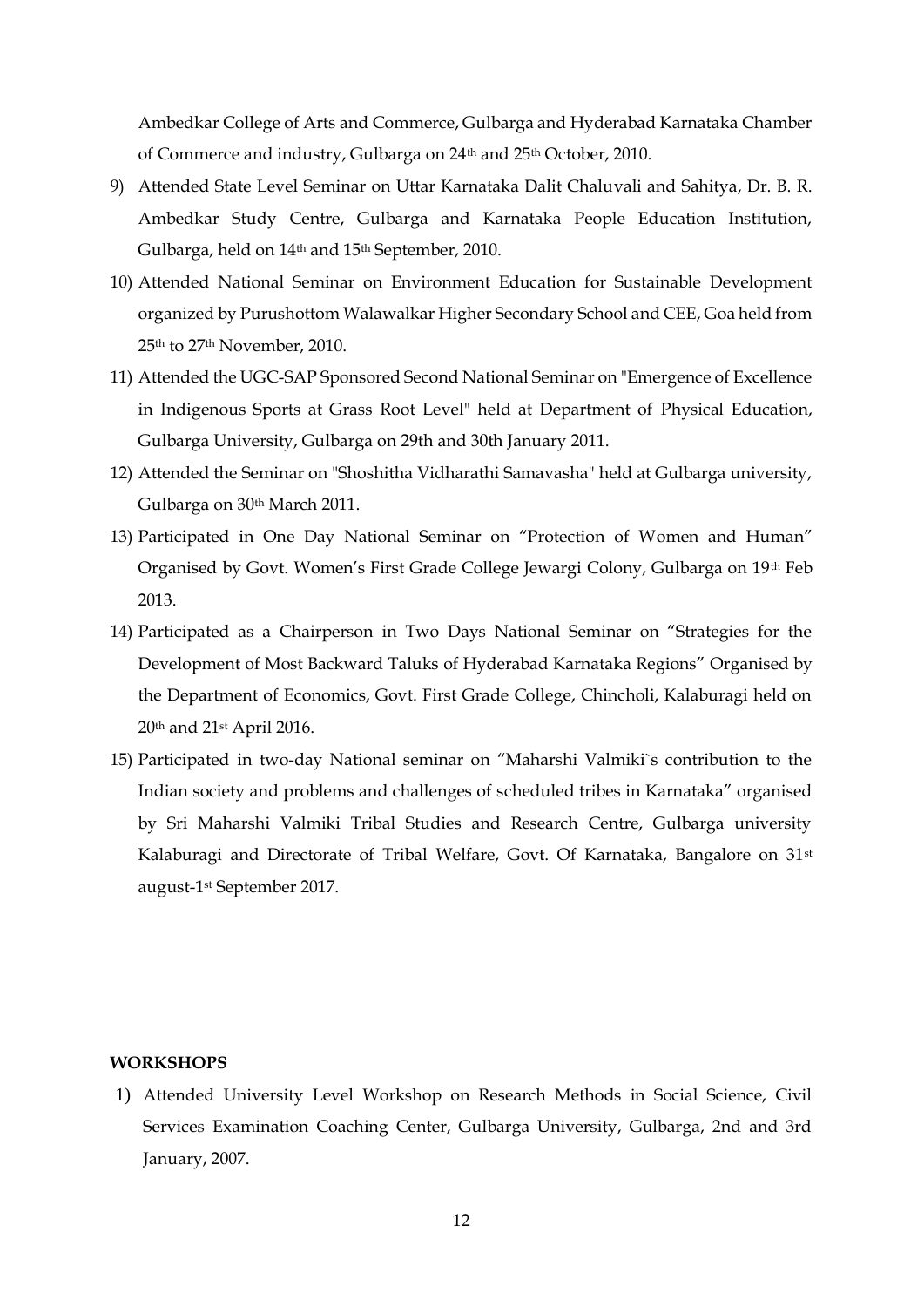- 2) Attended workshop on a need for counselling in improving quality of higher education department of studies and research in psychology, Gulbarga University, Gulbarga, 26-03- 2007.
- 3) Attended workshop on. Biodiversity, Department of P. G. Studies and Research in Biotechnology and Karnataka Biodiversity Board, Bangalore at Gulbarga University, Gulbarga, 21st September, 2007.
- 4) Attended the Workshop on "Introduction of Physical Education as an Optional Subject at UG Level" organized by Department of Physical Education, Gulbarga University, Gulbarga on 6th March 2012.
- 5) Participated in One-day workshop on "Introduction of Physical Education as an Optional Subject at UG Level" organised by Department of Physical Education, Gulbarga University, Kalaburagi on 6th March 2012.
- 6) Participated in One Day Workshop on "Introducing Reforms in Improving the Quality of Higher Education in Affiliated Institutions" Organised by Gulbarga University in association with Azim Premji University, Bangaluru held at Karnataka College, Bidar on 5th August 2016.
- 7) Participated in "One Day Workshop on Criteria for Sports Team Selection at University Cell" held on 16th August 2016, at Department of Physical education, Gulbarga University, Kalaburagi.
- 8) Participated as a Co-Chairperson in "One Day Workshop on Criteria for Sports Team Selection at University Cell" held on 16<sup>th</sup> August 2016, at Department of Physical education, Gulbarga University, Kalaburagi.

## **CERTIFICATES IN KARATE INDIAN MARTIAL ARTS**

- 1. Participated in Three State Level Karate Championship (Selection for Nationals) and won 2nd Place in 46-50 kg weight category in 1994.
- 2. Participated in 4th National Karate Coaching Camp held in Hyderabad from 19th May to June 1995 and won Gold Medal.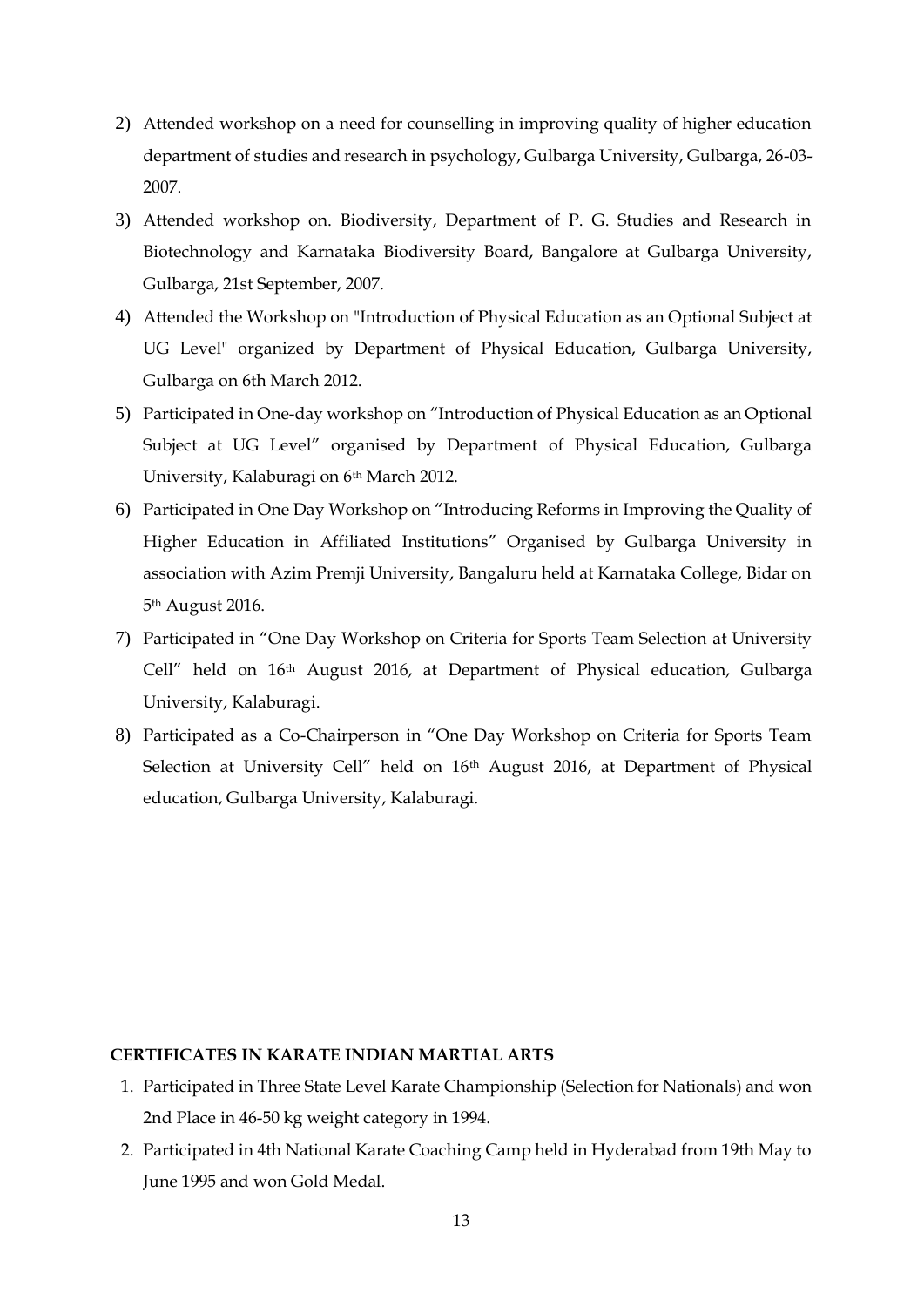- 3. Participated in 7th National Karate Coaching Camp held in Hyderabad from 11th October to 20th October 1996 and won First Place.
- 4. Black Belt 1st Don in Karate Yoga Indian Martial Art, 1997.
- 5. Participated in National Physical Fitness Test organized by the Ministry of Education and Culture, Government of India.

## **EXTRA CURRICULAR ACTIVITIES:**

- 1. University Zonal Level Competitions-
- 2. Participated and won Second Place in Kabaddi in 1996
- 3. Participated and won Bronze medal in -4 x 400-meter relay and silver medal in 4 x 100 relay in XXI Intercollegiate Athletic meet in 2001.
- 4. Participated in the short term sports coaching camp in Athletics held at St. Joseph Engineering College, Vamanjur, Mangalore, 19th to 23 Jan. 2009.

## **STATE LEVEL COMPETITIONS**

- 1. Participated in State Level Athletics meet held in Mysore in 1993.
- 2. Participated 2nd State Level Athletic meet held in Bangalore in 1994-95.
- 3. Worked as Official in Inter District League Volleyball Championship in 2004.
- 4. Worked as an Athletics, Assistant Statar in Intercollegiate Athletics meet, held on 2007- 2010.

## **OTHER EXAMINATION**

Passed the State Level Technical Officials Examination of (theory and Practical) conducted by Karnataka Amateur Association.

**COMPUTER LITERACY:**MS-DOS, MS-Office, Internet Knowledge.

## **ACADEMIC YEAR COMMITTEE:**

| 1) Sports Committee Co-ordinator | $(2010 \text{ to till date})$ |
|----------------------------------|-------------------------------|
| 2) UGC Committee Co-ordinator    | $(2013 \text{ to } 2016)$     |
| 3) RTI Co-ordinator              | $(2013 \text{ to till date})$ |
| 4) Admission Committee Member    | $(2010 \text{ to till date})$ |